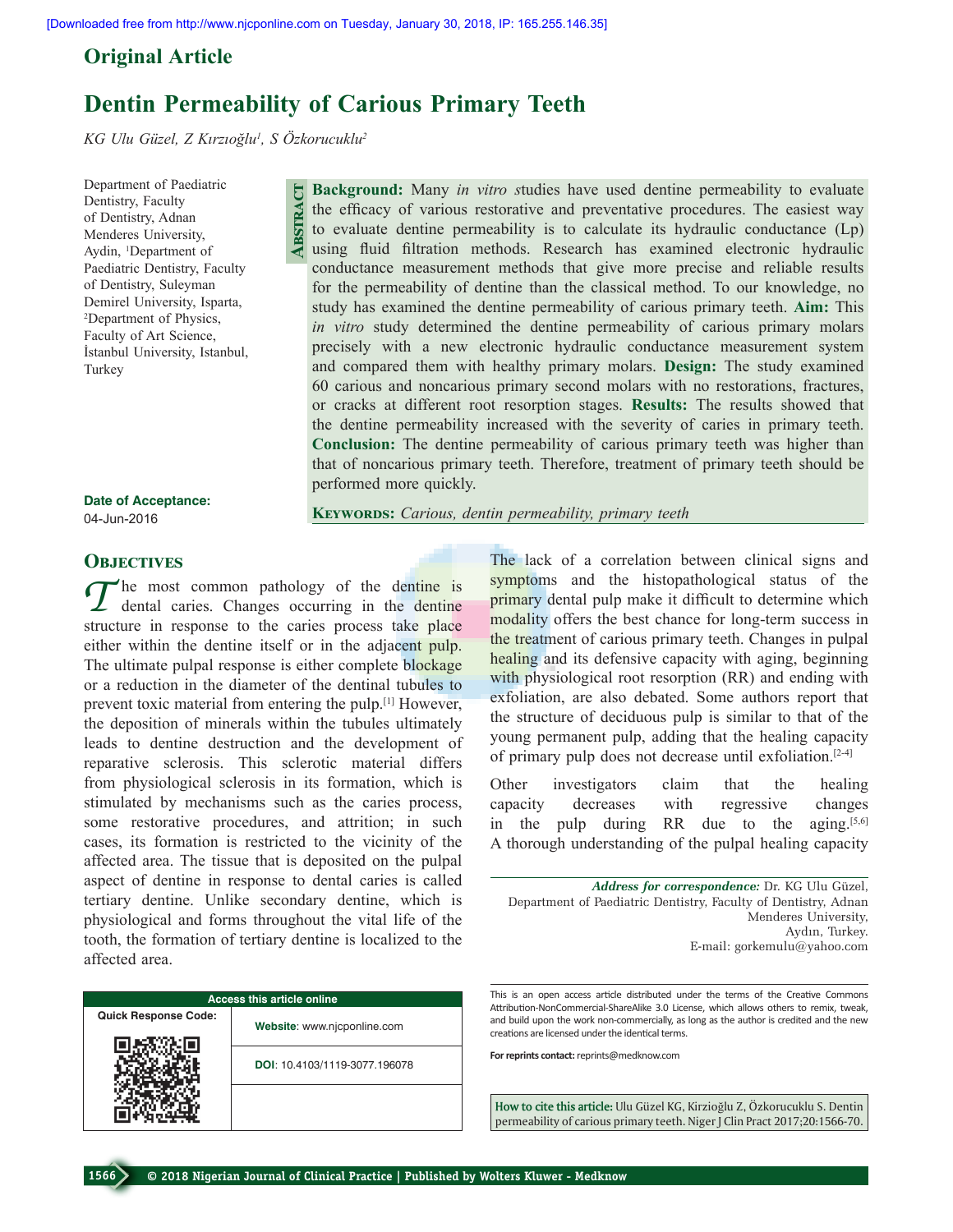and defensive potential, especially during various stages of RR, is a prerequisite for selecting the appropriate treatment option for the successful treatment of carious deciduous teeth.

In 2007, Ertürk and Kırzıoğlu<sup>[7]</sup> developed a new electronic hydraulic conductance measurement system for evaluating dentine permeability in the Computer Science Research and Practice Centre at X University, using the principles described by Pashley *et al.*<sup>[8]</sup> Their system automatically produces an air bubble at high pressure. This system was improved, and a new electronic hydraulic conductance measurement system with photosensors was constructed. This fully automated system can achieve pressures close to the pulpal pressure, creating an environment similar to that of the oral tissues.

This study evaluated the in vitro permeability of primary molar teeth with a range of natural dentine caries and compared them with noncarious primary molars.

#### **METHODS**

### **Collection of teeth**

Prior to the study, patients and their parents were informed about the extracted teeth would be used in an in vitro study and their informed consent was obtained under a protocol approved by the X Ethical Committee. This study examined 60 carious and primary second molars with no restorations, fractures, or cracks and different degrees of RR which were extracted for orthodontic purpose. The teeth studied were cleaned using water to remove any exogenous material. Radiographic lesion depth was graded according to the modified system of Wenzel *et al*.<sup>[9]</sup> as follows: grade 1, superficial dentine caries; and grade 2, deep dentine caries without pulpal exposure. The method of Büyükgüral and Cehreli<sup>[10]</sup> was used to analyze the depth of carious lesions. The region delineated by two lines between the pulp horn and the top of the dentine was subdivided into four areas. Lesions in the upper region were identified as superficial dentine caries (Grade 1), and lesions in the third region were identified as deep dentine caries. The remaining lesions were not included in this study. The physiological degree of RR was determined according to the standardized values outlined by Kramer and Ireland.<sup>[11]</sup> Teeth were subdivided into

three groups: RR1, teeth with RR involving less than one-third of the root; RR2, teeth with RR involving one-third to two-thirds of the root; and RR3, teeth with RR involving more than two-thirds of the root.

The 60 primary second molars were categorized using these criteria, as shown in [Table 1].

#### **Specimen preparation**

The crown was separated from the root 2–3 mm apical to the enamel–cementum junction using a water-cooled diamond-coated disc (Struers Minitom, Denmark). Any residual pulpal tissue was removed carefully. Crown segments were cemented to a Plexiglas ring using cyanoacrylate cement (Zapit, Dental Ventures of America, Anaheim Hills, CA, USA). Carious areas were estimated using a digital microscope system enabling three-dimensional imaging (KH-7700 Digital Microscope System, Hirox-USA, Hackensack, NJ, USA).

# **Measuring dentine permeability**

The new electronic hydraulic conductance measurement system was used to measure dentine permeability. This fully automated system consists of an oxygen pressure tank, pressure reservoir, solenoid valves capable of producing an air bubble automatically, four photosensors for detecting the movement of the air bubble in a capillary tube, an electronic hydraulic conductance measurement system connected to the photosensors, polyethylene tubes connecting the pressure reservoir to the capillary tube, and a capillary tube connected to the vacuum chamber device [Figure 1].

The electronic hydraulic conductance measurement system determined the amount of deionized water that passed through each dentine disc  $(\mu L/min)$ under constant pressure  $(50 \text{ cmH}_2\text{O})$ . The hydraulic conductance for each crown was calculated.

The hydraulic conductance (Lp) of the carious and noncarious teeth was recorded and analyzed statistically using the Statistical Package for the Social Sciences (SPSS, ver. 18.0).

# **Results**

The hydraulic conductance (Lp; mean  $\pm$  SD) of the grade 1 carious teeth was  $2.681 \pm 0.244$ ,  $3.470 \pm 0.628$ , and

| Table 1: Design of the dentin permeability of the carious primary second molar teeth study |                 |          |                |                 |          |  |  |  |
|--------------------------------------------------------------------------------------------|-----------------|----------|----------------|-----------------|----------|--|--|--|
| <b>Primary second molar teeth</b>                                                          |                 |          |                |                 |          |  |  |  |
|                                                                                            |                 |          | $n = 60$       |                 |          |  |  |  |
| Grade 1                                                                                    |                 |          | <b>Grade 2</b> |                 |          |  |  |  |
| $n = 30$                                                                                   |                 |          | $n = 30$       |                 |          |  |  |  |
| RR1                                                                                        | RR <sub>2</sub> | RR3      | RR1            | RR <sub>2</sub> | RR3      |  |  |  |
| $n = 10$                                                                                   | $n = 10$        | $n = 10$ | $n = 10$       | $n = 10$        | $n = 10$ |  |  |  |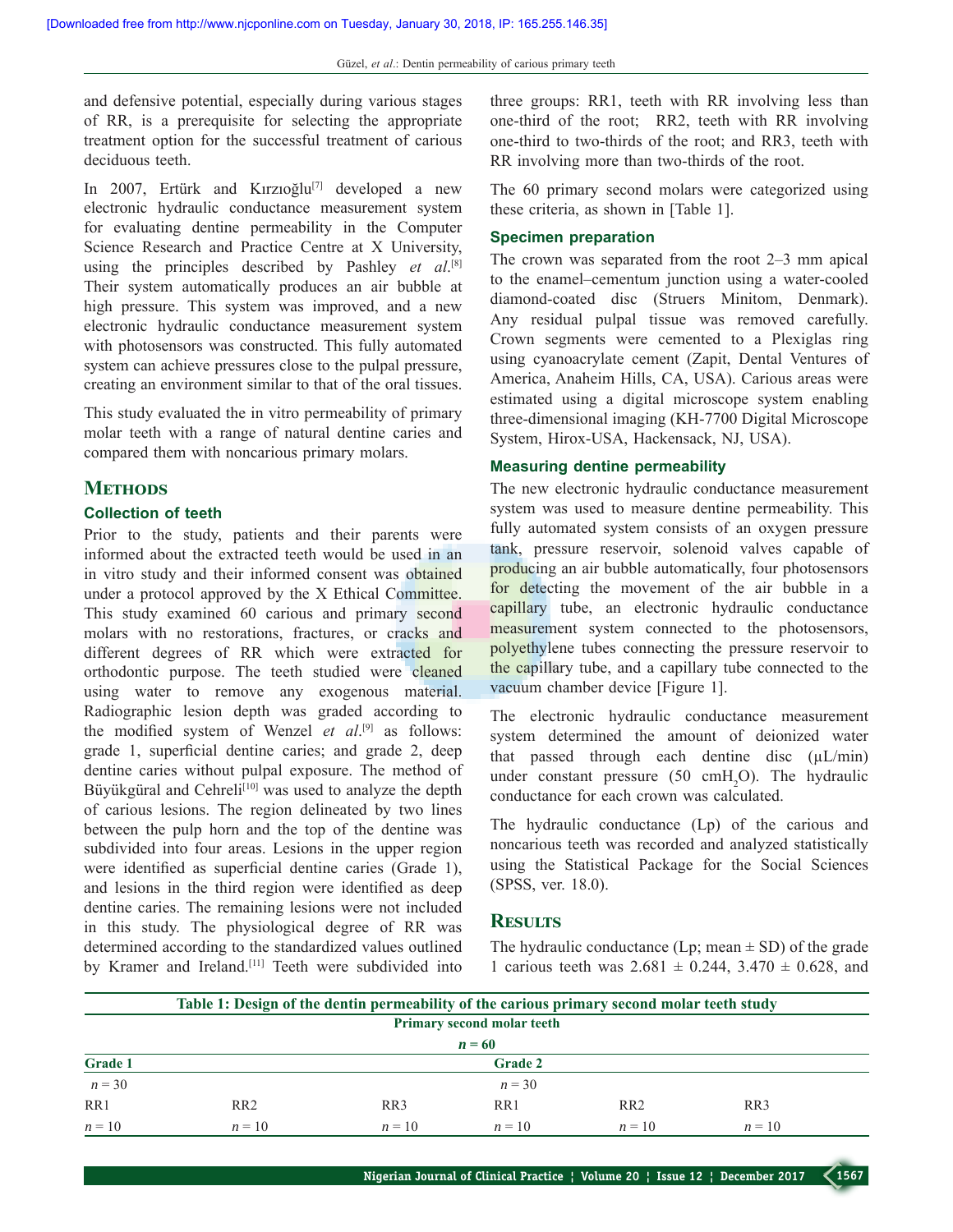Güzel, *et al*.: Dentin permeability of carious primary teeth

| Table 2: Dentin permeability measurements for carious teeth groups |                |           |       |                |       |           |       |       |                  |  |  |
|--------------------------------------------------------------------|----------------|-----------|-------|----------------|-------|-----------|-------|-------|------------------|--|--|
| Dentin permeability (Lp)                                           |                |           |       |                |       |           |       |       |                  |  |  |
| <b>Carious lesion depth</b>                                        | <b>Grade 1</b> |           |       | <b>Grade 2</b> |       |           |       |       |                  |  |  |
| Root resorption                                                    | Mean           | <b>SE</b> | Min   | Max            | Mean  | <b>SE</b> | Min   | Max   | $\boldsymbol{n}$ |  |  |
| RR <sub>1</sub>                                                    | 2.681          | 0.244     | 1.530 | 3.781          | 13.17 | 1.613     | 7.86  | 22.16 | 20               |  |  |
| RR <sub>2</sub>                                                    | 3.470          | 0.628     | 1.255 | 7.126          | 14.54 | 2.26      | 8.12  | 31.26 | 20               |  |  |
| RR3                                                                | 4.066          | 0.75      | 1.258 | 8.124          | 18.77 | 2.71      | 12.06 | 35.21 | 20               |  |  |



**Figure 1:** dentine permeability device

 $4.066 \pm 0.75 \mu L/cm^2/min \text{ cm}H_2O \text{ for RR1, RR2,}$ and RR3, respectively. The hydraulic conductance (Lp) of the grade 2 carious teeth was  $13.17 \pm 1.613$ , 14.54  $\pm$  2.26, and 18.77  $\pm$  2.71  $\mu$ L/cm<sup>2</sup>/min cmH<sub>2</sub>O, respectively [Table 2]. Comparing the study groups using Mann–Whitney *U* and Kruskal–Wallis tests, significant differences were observed between carious teeth (grade 1 and grade 2) for all degrees of RR  $(P < 0.001)$ . No significant difference was observed between RR1, RR2, and RR3 with regard to grades 1 and 2. Thus, dentine permeability increased in parallel with the severity of caries in primary teeth.

# **Discussion**

Most studies of dentine permeability have examined permanent teeth, whereas few such studies have

examined deciduous teeth.<sup>[7,12]</sup> Pashley *et al*.<sup>[8]</sup> measured dentine permeability using a hydraulic conductance measurement system that they developed. This method has some disadvantages, such as being a subjective technique that can give different results in different measurement sessions. Ertürk and Kırzıoğlu<sup>[7]</sup> evaluated the disadvantages of the method and developed a new measurement system using air bubbles. Although the volumes of the air bubbles formed during the measurement of the dentine discs in their system are very close, the inability to produce air bubbles with equivalent volumes and the absence of a mechanism for automatically adjusting the systemic pressure are drawbacks of their method. Therefore, we modified the system of Ertürk and Kırzıoğlu<sup>[7]</sup> to obtain more accurate and reliable results. Our modified system creates an air bubble automatically and then tracks it with electronic photosensors. The data produced by our device are input directly to a computer using computer software. Our device can generate air bubbles with a standard volume, enabling repeated measurements with the same air bubble on the same or different teeth.

Hydrostatic pressure is an important variable when measuring dentine permeability. Many studies apply hydrostatic pressures of 3–20 psi. Elevated hydrostatic pressure is important for measuring the amount of leakage and enabling the system to stay in balance.<sup>[13]</sup> Therefore, previous studies have generally used very high hydrostatic pressures. A few studies have made measurements with hydrostatic pressures of 15 cm $H_2O$ , which is the same as the physiological pulpal pressure.<sup>[14-19]</sup> Our device applied hydrostatic pressure of 50  $\text{cm}H_2O$ , which is close to the physiological pulpal pressure.

In a study of permanent teeth, About *et al*. [19] noted that the diffusion of cytotoxins was increased after teeth were etched with acid when the dentine thickness was less than 0.5 mm, affecting the repair capability of the dentine by significantly reducing the number of odontoblasts. Rayner and Southam<sup>[20]</sup> noted that the pulp remained healthy in teeth with a dentine thickness of 0.9 mm, whereas they observed inflammation when the thickness decreased to 0.6 mm. In our study, the dentine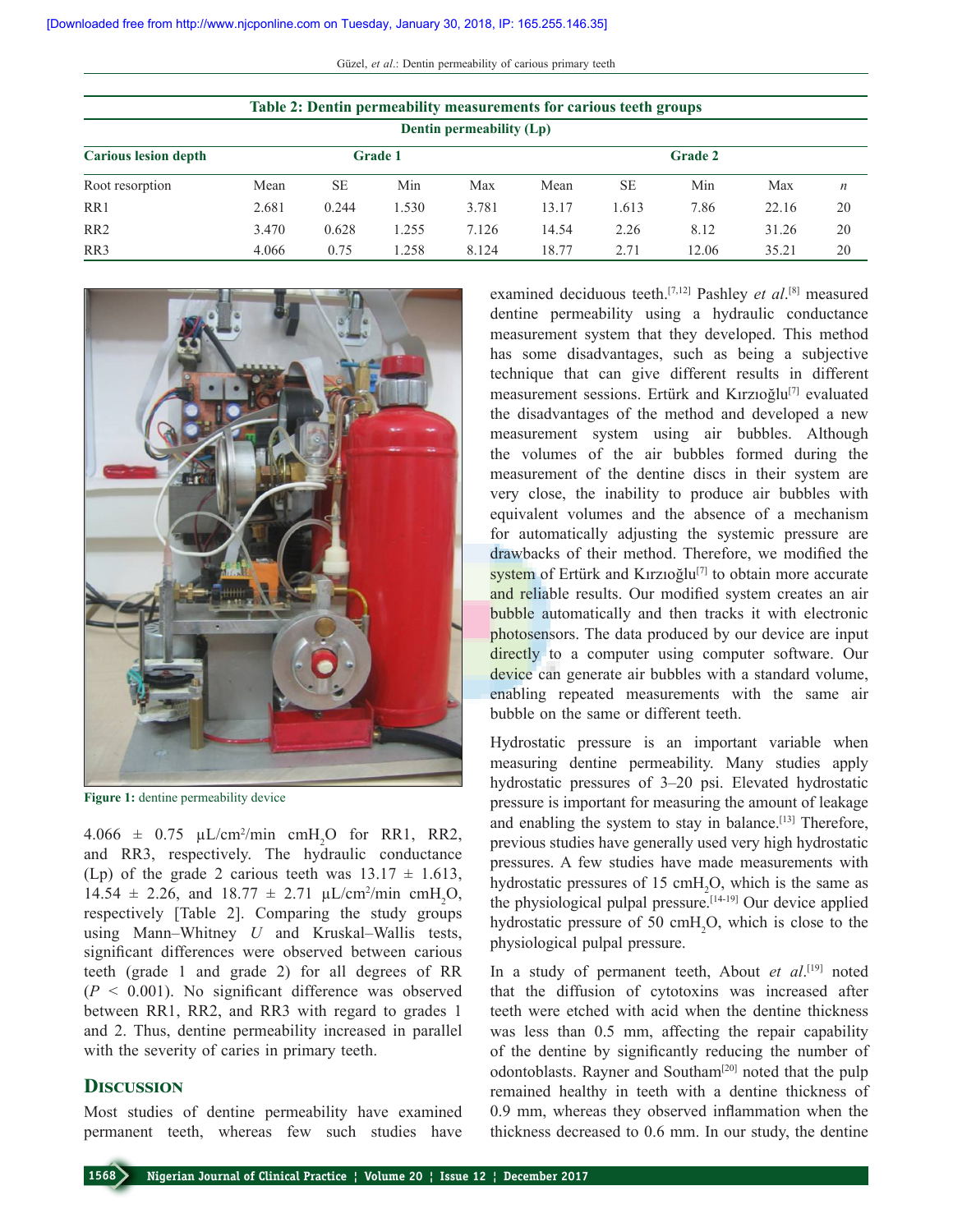was divided into four equal areas on standard digitized radiographs by considering the above-mentioned values, and the regions closest to the pulp and deeper than 0.6 mm were excluded from the study. Because the mean dentine thickness of deciduous second molars exceeds that of deciduous first molars, $[21]$  we chose deciduous teeth to perform a more accurate evaluation.

Studies of the permeability of carious dentine in permanent teeth have reported that carious dentine is less permeable than normal dentine.[22-25] In our study, the dentine permeability increased significantly with the depth of the caries in all groups and with varying degrees of RR. In permanent teeth, the lower dentine permeability of carious teeth compared with normal teeth has been attributed to defensive reactions triggered by the pulp and the formation of a sclerotic dentine structure. Deciduous teeth respond more rapidly and effectively to pathogens than permanent teeth because they have a larger apical foramen and are supported by a rich blood flow.[26] In permanent teeth, the blood flow decreases because of apical narrowing, and calcified scar tissue forms in response to any damage. By contrast, because caries lesions progress faster in deciduous teeth, the reparative dentine becomes weaker and irregular in structure, as the lesion progresses more rapidly.[27]

Deciduous teeth display a different response and severe destruction associated with the differentiation of pulp cells into odontoclasts. Nonetheless, it has been claimed that impaired circulation in the apical area during the beginning of physiological RR in deciduous teeth might delay the generation of reparative dentine.[28] Lin *et al*. [29] reported that deciduous teeth have high capacities for defensive and reparative processes because they are rich in undifferentiated mesenchymal cells. This feature is responsible for the differentiation of these cells into macrophages and odontoblasts in certain cases.[30] In deciduous teeth, the microleakage occurring because of high dentine permeability and low enamel and dentine thicknesses plays an important role in pulpal irritation, and the localization of pulpal tissue is different from that of permanent teeth. In addition, the protection of the pulp from exterior forces is reduced because of the closeness of the pulpal horns to the exterior surface of the teeth.[31]

In this study, we compared the degree of RR and permeability. Although they increased in parallel, this correlation was not significant. Studies of dentine permeability are affected by many variables such as sample preparation, pressure values, and the presence/absence of a smear layer. We believe that standardization of the measurement of dentine

permeability and additional, more detailed studies will have positive effects on clinical practice.

In conclusion, we tried to create an environment similar to the oral environment with our new fully automated electronic hydraulic conductance measurement system. This study found that the dentine permeability of carious primary teeth was higher than that of noncarious primary teeth. Therefore, treatment of primary teeth should be performed more quickly.

#### **Financial support and sponsorship**

Süleyman Demirel University, Scientific Research Projects Coordination Unit Number of project: 1651-D-08 /2011.

## **Conflicts of interest**

There are no conflicts of interest.

## **References**

- 1. Love RM, Jenkinson HF. Invasion on dentinal tubules by oral bacteria. Crit Rev Oral Biol Med 2002;13:171-83.
- 2. Sari S, Aras S, Günhan O. The effect of physiological root resorption on the histological structure of primary tooth pulp. J Clin Pediatr Dent 1999;23:221-5.
- 3. Sari S, Aras S, Günhan O. The effect of physiological root resorption on repair potential of primary tooth pulp. J Clin Pediatr Dent 1999;23:227-33.
- 4. Monteiro J, Day P, Duggal M, Morgan C, Rodd H. Pulpal status of human primary teeth with physiological root resorption. Int J Paediatr Dent 2009;19:16-25.
- 5. Dard M, Kerebel LM, Kerebel B. A transmission electron microscope study of fibroblast changes in human decidous tooth pulp. Arch Oral Biol 1989;34:223-8.
- 6. Ten Cate AR, Oral histology development, structure and function. 4th ed. St. Louis: Mosby Year Book; 1994.
- 7. Ertürk MS, Kırzıoğlu Z. *In vitro* evaluation of dentin permeability of fluorotic primary teeth with a new electronic hydraulic conductance measurement system with photosensors. Arch Oral Biol 2007;52:1057-63.
- 8. Pashley DH, Livingstone MJ, Greenhill JD. Regional resistance to fluid flow in human dentine *in vitro*. Arch Oral Biol 1978;23:807-10.
- 9. Wenzel A, Fejerskov O, Kidd E, Joyston-Bednal S, Groeneveld A. Depth of occlusal caries depth assessed clinically by conventional film radiographs and by digitized, processed radiographs. Caries Res 1990;24:327-33.
- 10. Büyükgüral B, Cehreli ZC. Effect of different adhesive protocols vs calcium hydroxide on primary tooth pulp with different remaining dentin thicknesses: 24-month results. Clin Oral Invest 2008;12:91-6.
- 11. Kramer WS, Ireland RL. Measurements of the primary teeth. J Dent Child 1959;26:252-61.
- 12. Koutsi V, Noonan RG, Horner JA, Simpson MD, Matthews WG, Pashley DH, et al. The effect of dentin depth on the permeability and ultrastructure of primary molars. Pediatr Dent 1994;16:29-35.
- 13. Youngson CC, Jones JCG, Fox K, Smith IS, Wood DJ, Gale M. A fluid filtration and clearing technique to assess microleakage associated with three dentine bonding systems. J Dent 1999;27:223-33.
- 14. Abou Hashieh I, Franquin JC, Cosset A, Dejou J, Camps J.